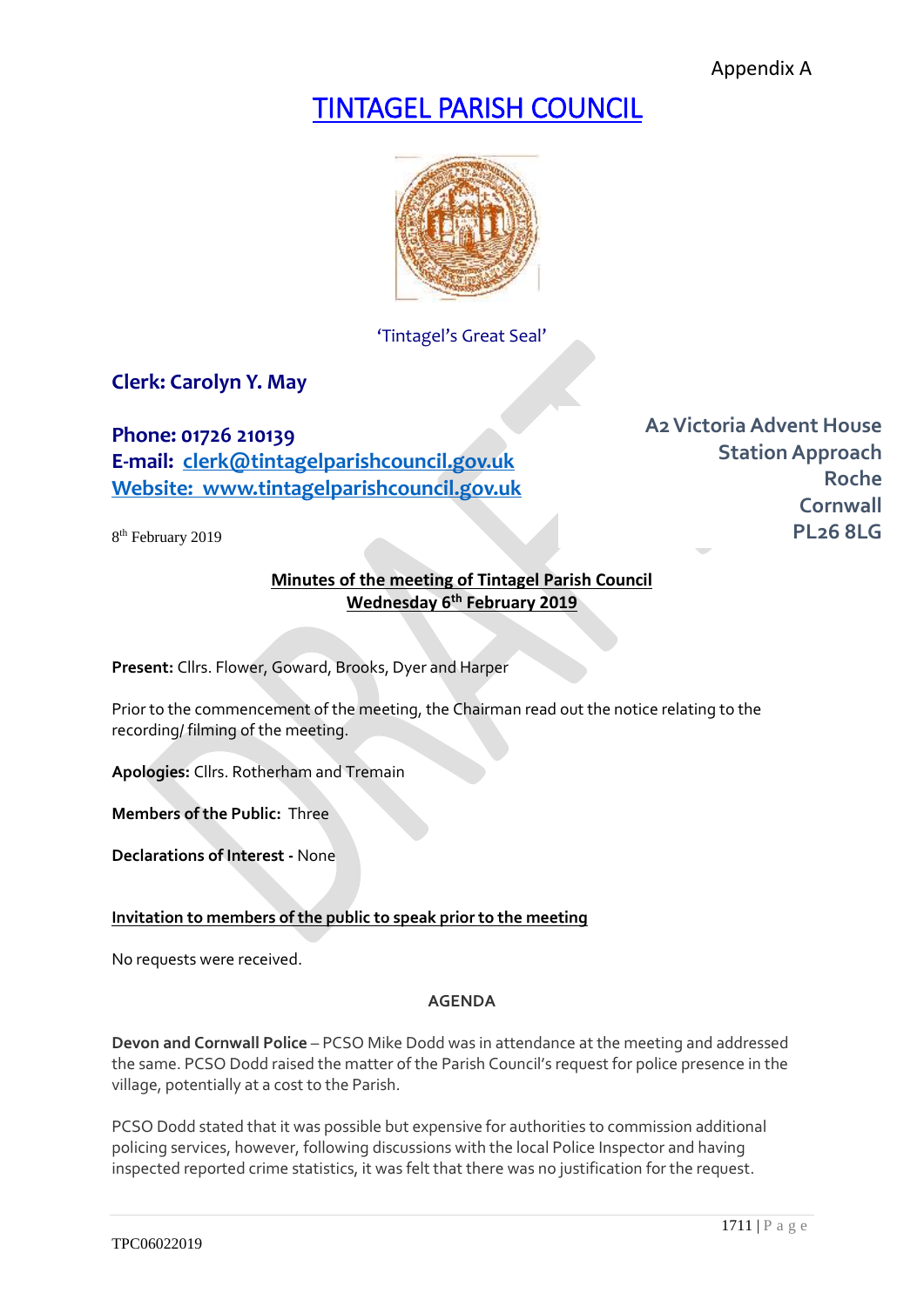During the past six months, there had been forty-two matters reported to police, which related to the Parish. Only one of these reports related to a public order matter, whilst the majority of the remainder related to domestic incidents. PCSO Dodd added that two of the reported matters had arisen at Parish Council meetings.

The Clerk stated that there had been a number of complaints received by the Parish Council, which highlighted that there had been a number of incidents relating to anti-social conduct in the village, usually at weekends and during the hours of darkness. PC Dodd advised that, in future, any incidents should be reported on either 202 (non-emergency) or 999 (emergencies only). When a report is received, it is assigned a crime number and the level of incidents can then be tracked and police presence amended accordingly.

PCSO Dodd also alluded to the Pub Watch scheme operated in the area. This scheme is operated by pub landlords.

It was **agreed** that PCSO Dodd would advise the Parish Council of the cost of additional policing in the Parish.

## **Minute 159 – 2018/19**

The Minutes from the Parish Council Meeting, held on the 9<sup>th</sup> January 2019, were considered by the Members, on a page by page basis. No issues were raised in relation to the same and no amendments were requested.

It was **proposed** by Cllr. Dyer **seconded** by Cllr. Brooks and RESOLVED that the Minutes for the Parish Council Meeting, held on 9<sup>th</sup> January 2019, should be signed as a true record of the meeting. Unanimous. **Carried**

# **Cllr Barry Jordan (Cornwall Council)**

Cllr. Jordan advised the meeting in respect of the following:

#### **Planning Matters:**

PA18/08560 - Approved with conditions  $-5$ <sup>th</sup> February 2019 PA18/09106  $-$  Refused  $-5$ <sup>th</sup> February 2019

**The NHS CAPS** system is now being operated in local schools. The aim of the service is to identify and support bullied/ depressed young people, intervening in order to prevent problems in later life.

**Cornwall Council Budget** - Cllr Jordan is to attend the Cabinet meeting.

**Kudvah –** this development is currently subject to planning enforcement regulations. The management has been requested to submit a retrospective planning application in respect of the construction undertaken without the necessary planning approval.

Cllr Flower raised the issue of potholes on the first bend at Bowithick Hill. Cllr Jordan advised that the whole road is to be re-surfaced this Spring.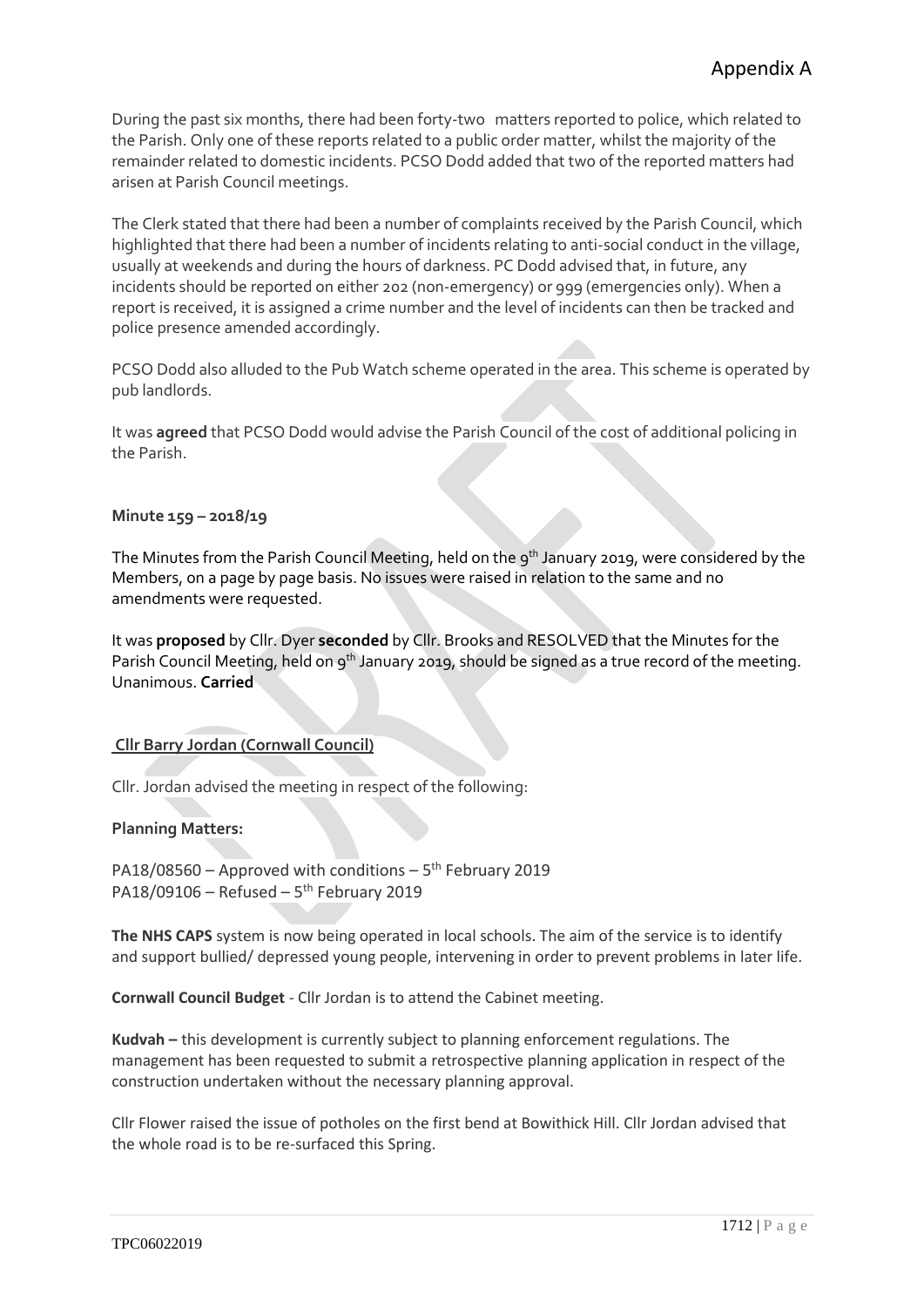# **Planning Applications**

# **Minute 160-2018/19**

**PA 18/09292 -** Tintagel Duck Farm, Trewarmett Lane, Tintagel PL34 0ER

Having considered the available documents, it was **proposed** by Cllr. Goward **seconded** by Cllr. Brooks and RESOLVED that the Parish Council would object to the application on the following grounds:

- The proposed accommodation is not necessary to the running of the business;
- The application relates to an ANOB;
- The proposed construction is not in keeping with the area and;
- Granting such an application would likely set a precedent in that area;
- There are no local amenities/ facilities in the area;
- The area is not a designated hamlet.

All in favour. Unanimous. **Carried.**

#### **Minute 161 – 2018/19**

**PA18/00819 –** Land North of St Yse, Trethevy, Tintagel

The matter was considered by the Members of the Parish Council. Available documentation had been viewed and comments considered. It was **proposed** by Cllr Goward, **seconded** by Cllr Brooks and RESOLVED that the Parish Council would not object to the application.

Unanimous. **Carried.**

**Planning Decisions –** Noted

#### **Accounts Payable**

#### **Minute 162- 2018/19**

It was **proposed** by Cllr Dyer, **seconded** by Cllr Goward and **RESOLVED** that that accounts presented be agreed and accepted. All in favour. Unanimous. **Carried.**

**Sowenna Fund**

**Minute 163 – 2018/19**

Members discussed the appeal for the Sowenna Fund.

It was **proposed** by Cllr. Flower **seconded** by Cllr. Harper and RESOLVED that the Parish Council would donate the sum of £500.00 to the fund, as an initial donation. All in favour. Unanimous. **Carried**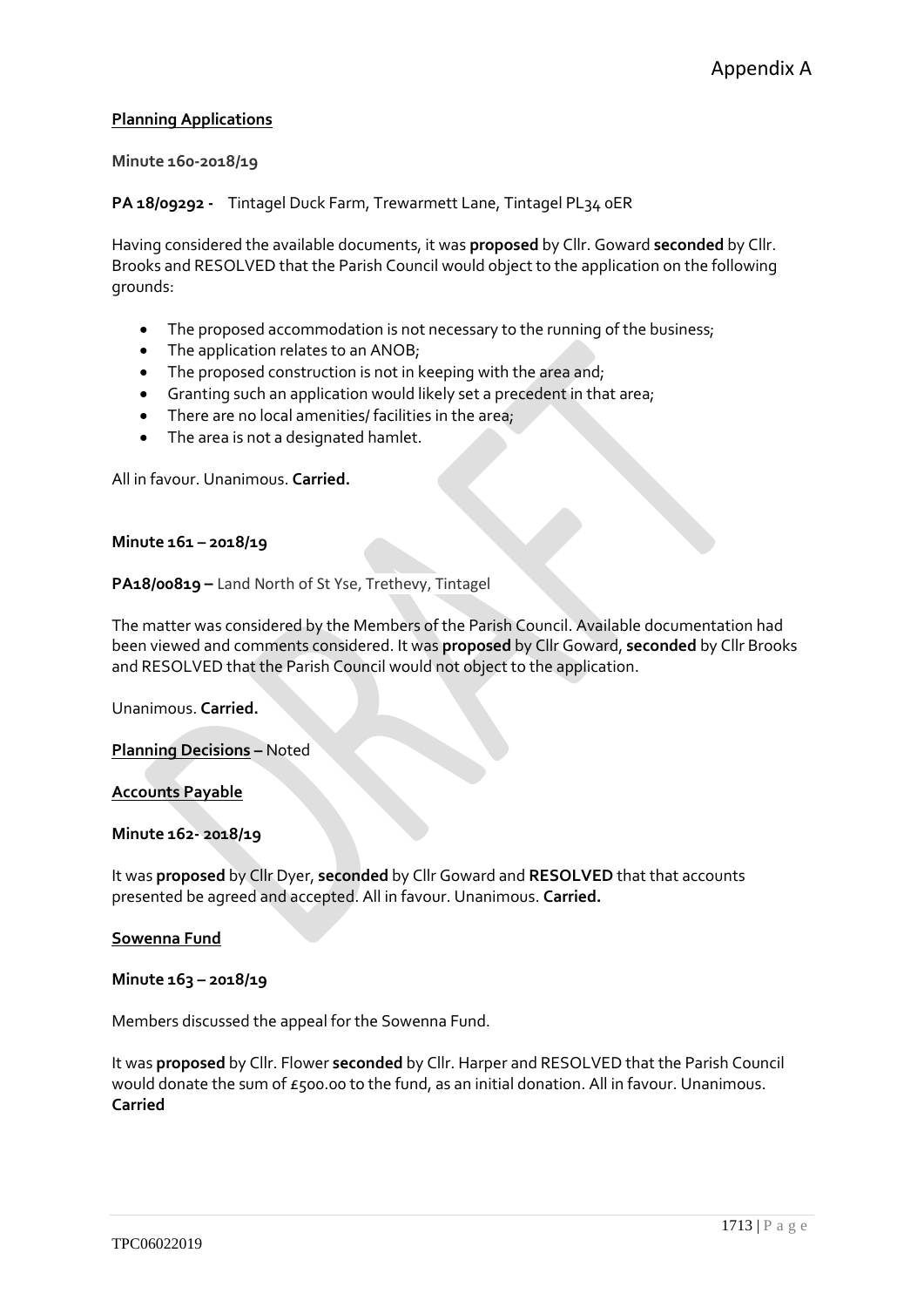# **Parish Council Notice Board**

The Clerk reported that the Parish Council notice board, sited at the surgery, was now no longer fit for purpose. Following discussions, it was **agreed** that the Clerk should obtain a quotation for a replacement board, similar (but smaller) in style to that in Trevena Square.

# **Updates**

**Planning Group –** no report

**Projects Group –** Cllr Flower reported that he and the Clerk had undertaken a significant amount of work, which would be discussed during Part II Deliberations.

**Lavatories –** Cllr Dyer stated that there was a need for all lavatories at the TVC to be opened. The Clerk explained that such an action, at this juncture, would incur costs for the Parish. The agreement reached by the Parish Council had provided for the disabled lavatories at three sites to be kept open during the closed season.

#### **Minute 164 – 2018/19**

It was **proposed** by Cllr Goward, **seconded** by Cllr Brooks and RESOLVED that the Parish Council would enter into Part II Deliberations. Unanimous. **Carried**

#### **The public left the chamber**

# **Part II Deliberations**

The Chairman reminded Members that Part II Deliberations are confidential.

Discussions were entered into in relation to conduct issues.

Discussions relating to personnel matters were held.

Members entered into discussions relating to the installation of appropriate entry systems for the lavatories maintained by the Parish Council. Quotations for such systems were provided.

# **Minute 165 – 2018/19**

It was **proposed** by Cllr Flower, **seconded** by Cllr Goward and RESOLVED that the Parish Council would proceed with the installation of an electronic entry system at the Trevena Square Lavatories and the TVC Lavatories and that the contract for the provision and installation of the system (cash/ contactless and radio key access) would be awarded to Hi-Tech Washrooms Solutions Ltd. The sum of the contract is £32,309.00 plus VAT) and on-going annual systems maintenance contract (£9.060.00 (after the first 12 months). It was agreed that the cost of using the lavatories would be set at 50 pence per person. All in favour. Unanimous. **Carried.**

Members considered a request for information, made to the Chairman and Vice-Chairman. In light of recent conduct and actions, it was **proposed,** seconded and RESOLVED that the application would be considered vexatious. Unanimous. **Carried.**

#### **The meeting closed 21.05 hrs**